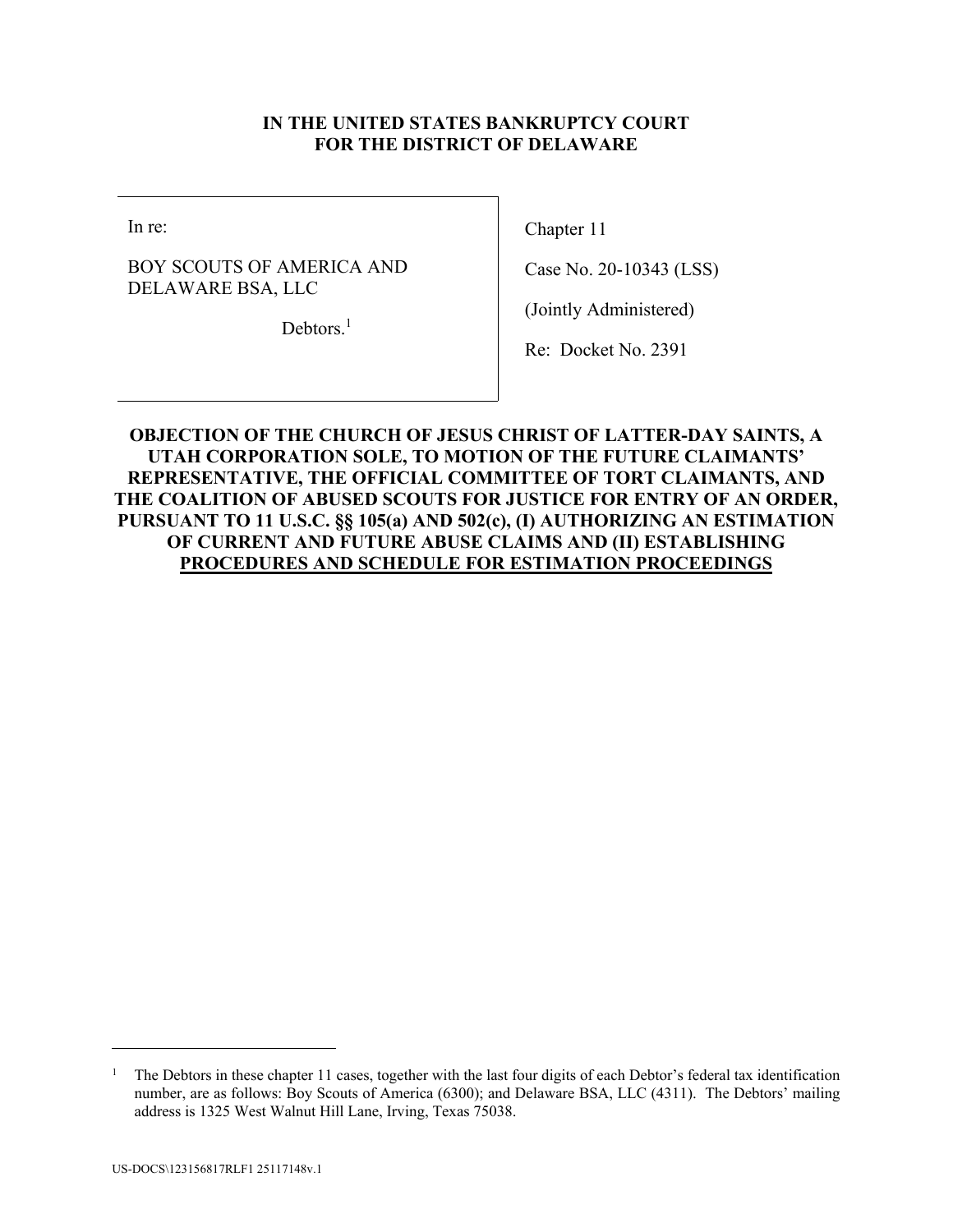# **TABLE OF CONTENTS**

Page

| I. | Estimation of Non-Debtor Claims Against a Non-Debtor Party Is an     |  |
|----|----------------------------------------------------------------------|--|
| П. | The Proposed Discovery Process is Lengthy and Unworkable as It Would |  |
|    |                                                                      |  |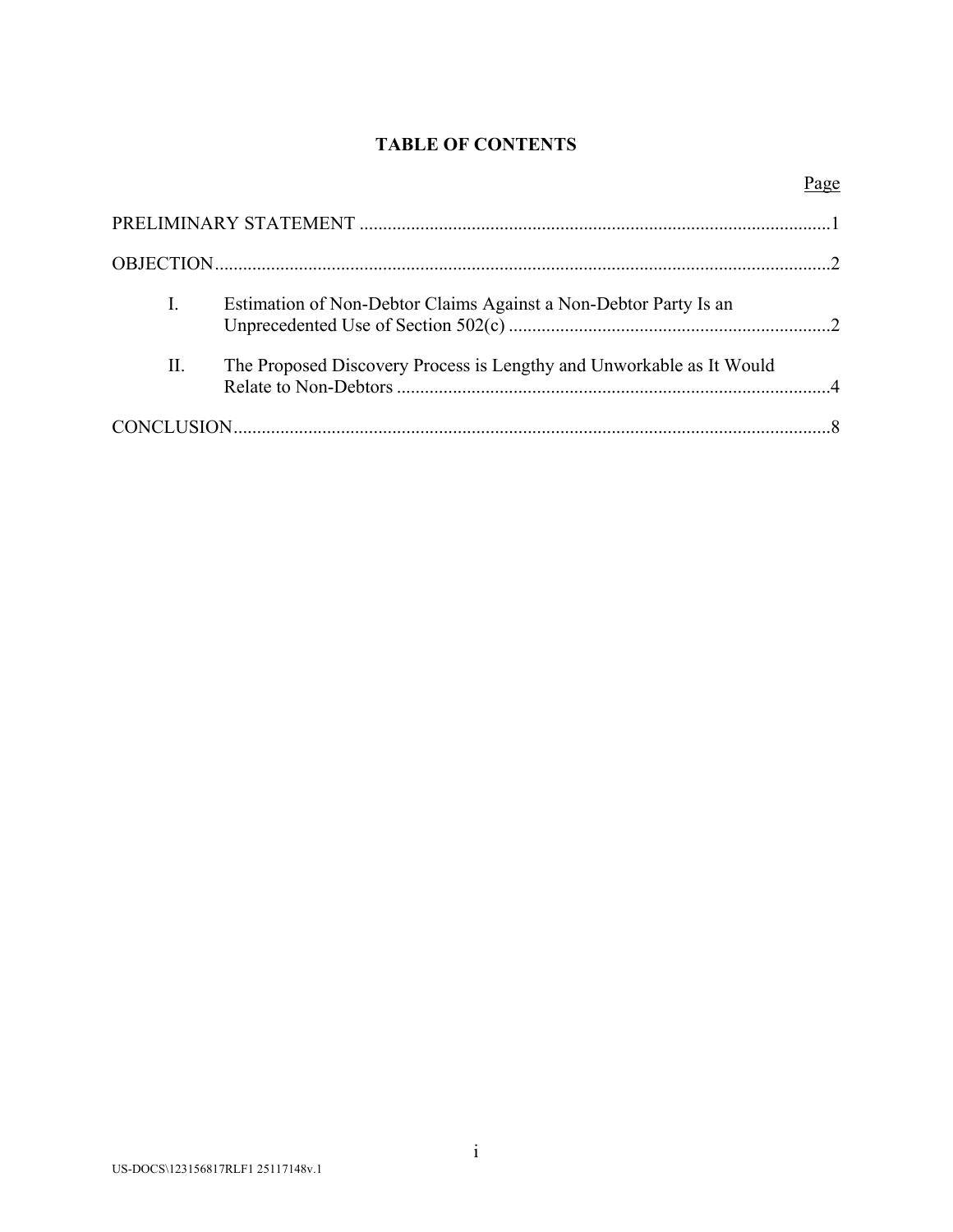# **TABLE OF AUTHORITIES**

## **CASES**

| Bitner v. Borne Chem. Co (In re Borne Chem. Co.),          |
|------------------------------------------------------------|
| Kool, Mann, Coffee & Co. v. Coffey,                        |
| In re Specialty Prods. Holding Corp.,                      |
| Mission Prod. Holdings, Inc. v. Tempnology, LLC,           |
| In re Federal-Mogul Glob., Inc.,                           |
| In re Roman Catholic Archbishop of Portland in Or.,        |
| In re PG&E Corp.,                                          |
| In re Dow Corning Corp.,                                   |
| Garlock Sealing Techs. LLC,                                |
| Owens Corning v. Credit Suisse First Bos.,                 |
| In re Grand Traverse Dev. Co. Ltd. P'ship,                 |
| In re Patriot Place, Ltd.,                                 |
| Finova Grp., Inc. v. BNP Paribas (In re Finova Grp. Inc.), |
| Park v. Ahn,                                               |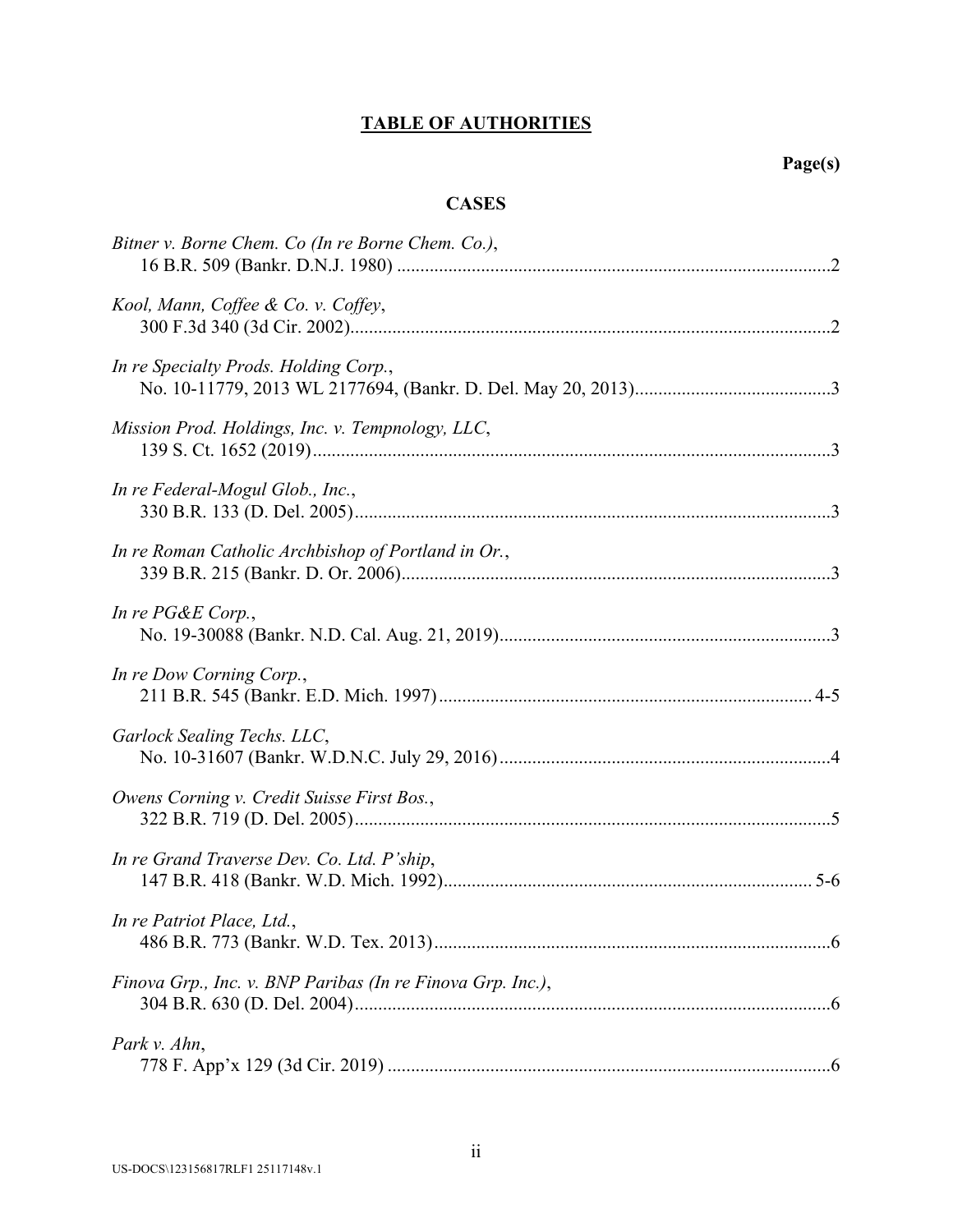| Bishop v. JP Morgan Chase & Co.,                  |  |
|---------------------------------------------------|--|
| ECEM Eur. Chem. Mktg. B.V. v. Purolite Co.,       |  |
| Inline Connection Corp. v. AOL Time Warner, Inc., |  |

# **STATUTES**

# 11 U.S.C.

# **RULES**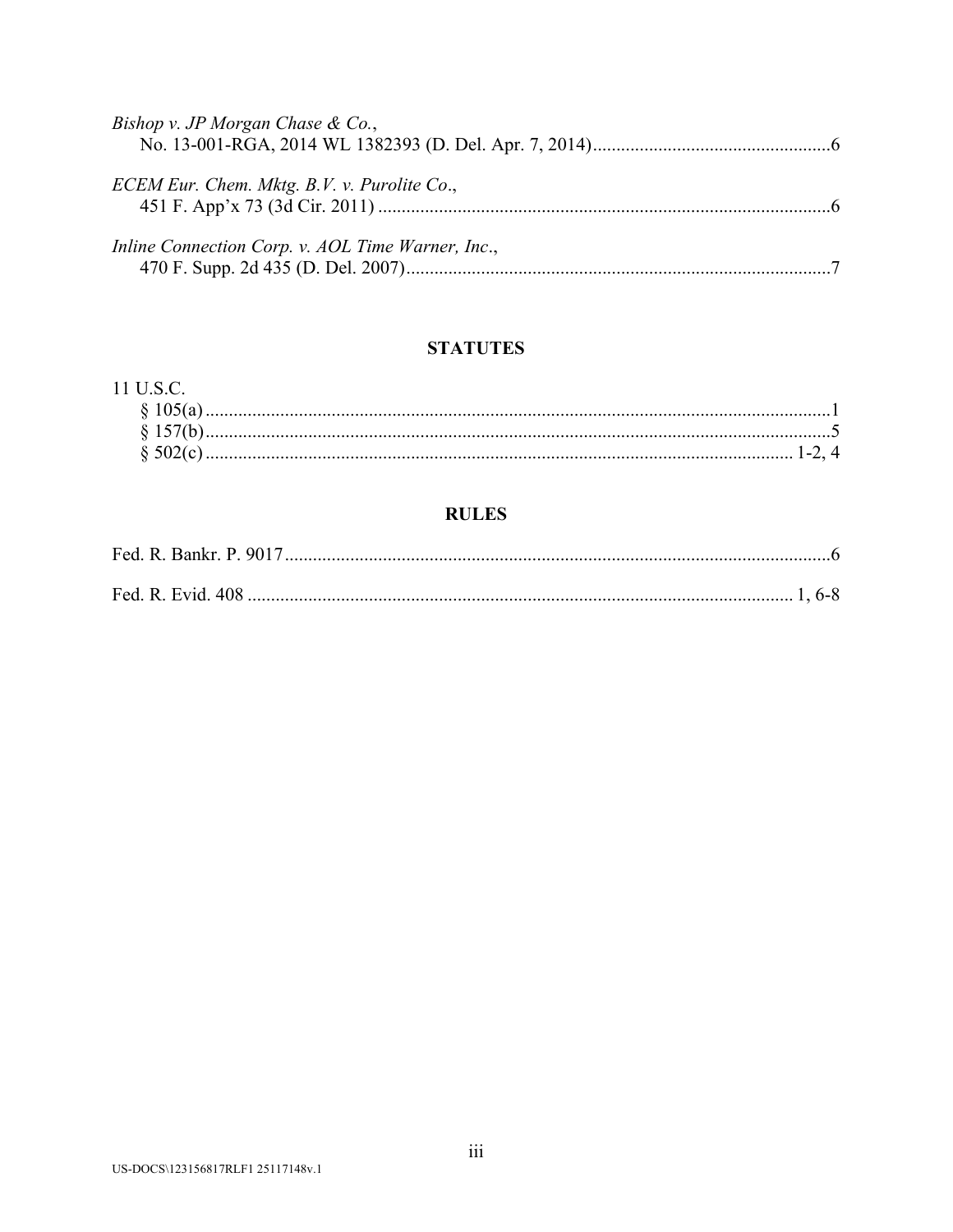The Church of Jesus Christ of Latter-day Saints, a Utah corporation sole (the "**Church**"), objects (the "**Objection**") to the *Motion of the Future Claimants' Representative, the Official Committee of Tort Claimants, and the Coalition of Abused Scouts for Justice for Entry of an Order, Pursuant to 11 U.S.C. §§ 105(a) and 502(c), (I) Authorizing an Estimation of Current and Future Abuse Claims and (II) Establishing Procedures and Schedule for Estimation Proceedings*  [D.I. 2391] (the "**Estimation Motion**").<sup>2</sup> In support of its Objection, the Church hereby asserts the following:

#### **PRELIMINARY STATEMENT**

1. The Estimation Motion is unprecedented in its scope and violates the plain language of Section 502(c) of the Bankruptcy Code. There is no basis in law or equity for any court to estimate claims of non-debtors against non-debtors in a bankruptcy case as requested by the Estimation Motion. Doing so here would not only prejudice non-Debtors in future litigation, but would also mark the first time any court (as far as the Church is aware) has attempted estimation of claims against non-debtors.

2. The proposed estimation proceeding would result in discovery that targets inadmissible evidence under Federal Rule of Evidence 408. Such evidence, although arguably discoverable, is inadmissible and would therefore cause extreme prejudice to non-Debtors, who are parties to ongoing mediation and settlement discussions, without the benefit of producing admissible evidence. It would further result in the unnecessary expenditure of resources by non-Debtors and this Court in arguing, hearing, and deciding countless motions *in limine* and producing inadmissible evidence and materials.

3. The Estimation Motion should be denied as it relates to non-Debtors.

 $\overline{a}$ 

<sup>2</sup> Capitalized terms used herein but not otherwise defined shall have the meanings set forth in the Estimation Motion.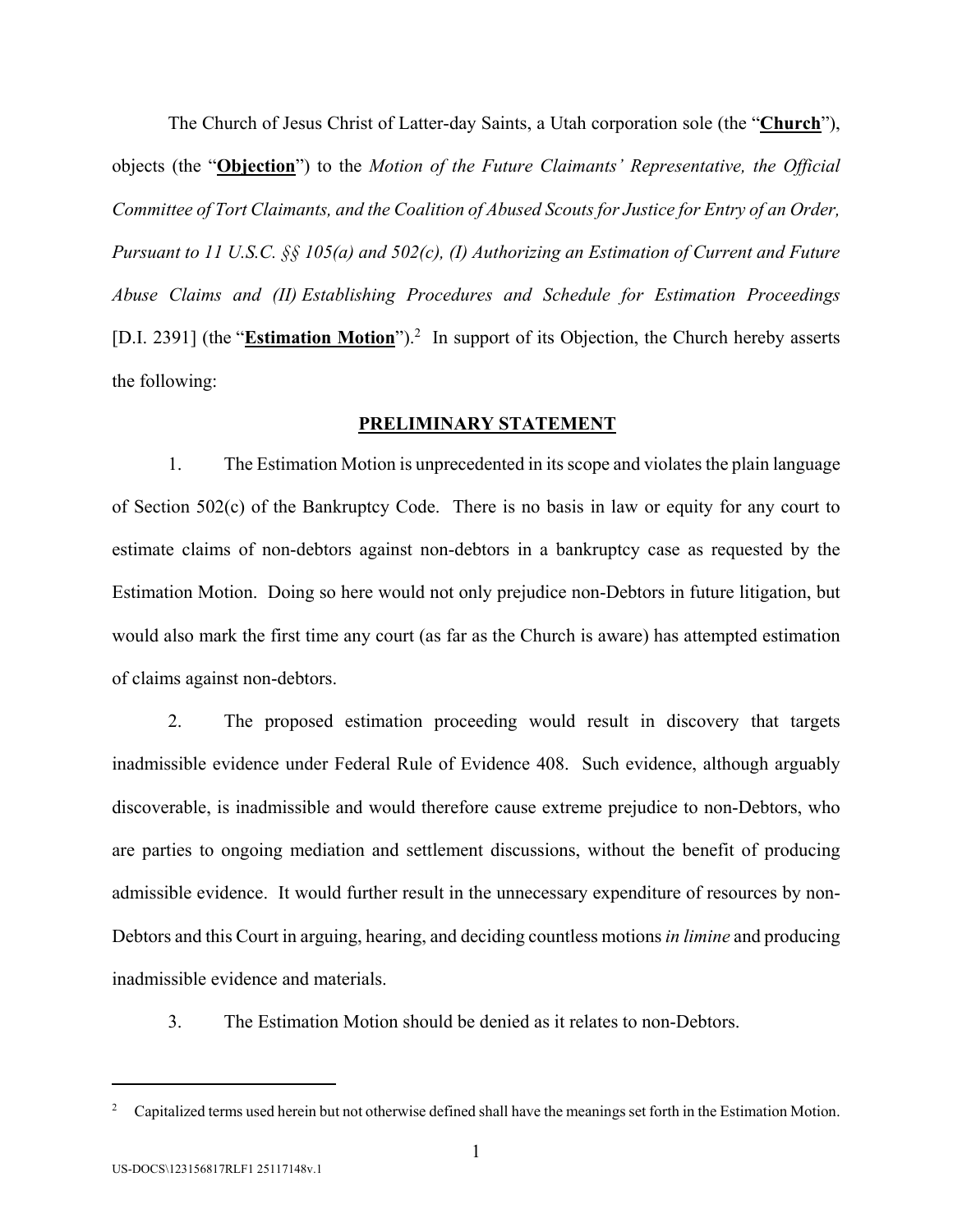#### **OBJECTION**

### **I. Estimation of Non-Debtor Claims Against a Non-Debtor Party Is an Unprecedented Use of Section 502(c)**

4. Section 502(c) of the Bankruptcy Code provides for the estimation of contingent and unliquidated claims against the debtor where liquidation would unduly delay the administration of the case. *See Bitner v. Borne Chem. Co (In re Borne Chem. Co.)*, 16 B.R. 509, 512 (Bankr. D.N.J. 1980) ("Where liquidation would unduly delay the closing of a case . . . § 502(c) 'requires that all claims *against the debtor* be converted into dollar amounts.'" (emphasis added) (quoting H.R. Rep. No. 95-595, 95th Cong., 1st Sess. 354, reprinted in 1978 U.S.C.C.A.N. 5787, 6310)). Specifically, Section 502(c) states in relevant part:

> [t]here shall be estimated for purpose of allowance under this section – (1) any contingent or unliquidated claim, *the fixing or liquidation of which, as the case may be, would unduly delay the administration of the case*.

11 U.S.C. §502(c)(1) (emphasis added). Indeed, the Third Circuit has stated that the "object" of estimation under Section 502(c) "is to establish the estimated value of a *creditor's claim* for purposes of formulating a reorganization plan." *Kool, Mann, Coffee & Co. v. Coffey*, 300 F.3d 340, 347 (3d Cir. 2002) (emphasis added).

5. Despite this limited and express purpose, Movants seek to have this Court or the District Court use Section 502(c) to estimate the claims of non-Debtor parties *against* other non-Debtor parties, which are neither claims against the Debtor nor claims of creditors in these chapter 11 cases. Notably, Movants cite no authority where a court conducted an estimation trial over the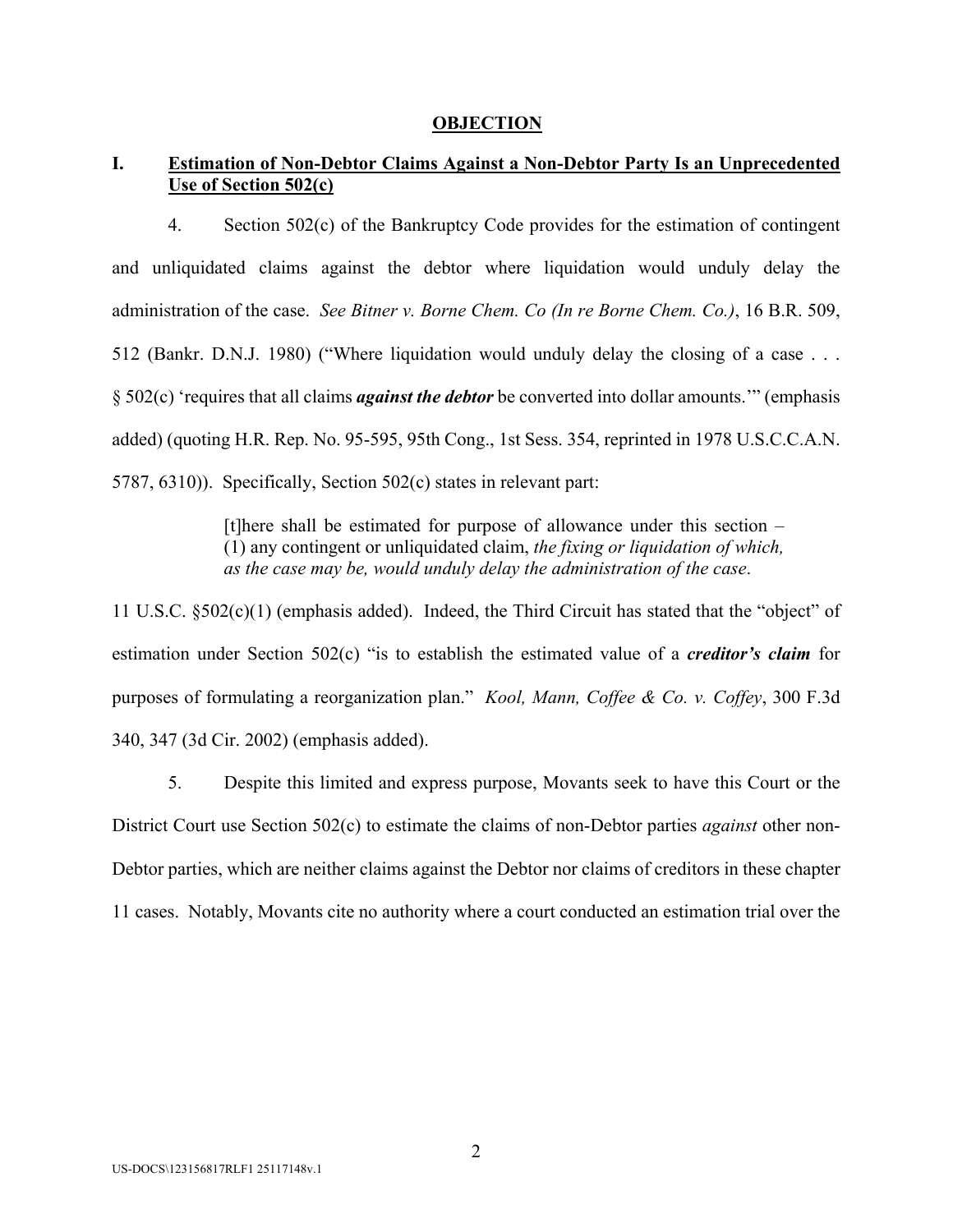value of non-debtor claims against a non-debtor entity—nor is the Church aware of any case that stands for such a proposition.<sup>3</sup>

6. Estimation of claims against non-Debtors would be highly prejudicial and provide no benefits to the administration of these chapter 11 cases. Movants overlook the simple fact that the Church is neither a debtor nor a necessary participant in the Debtors' chapter 11 cases, and the Church cannot be compelled to participate or contribute to a trust under any plan proposal because the Church is not a debtor. *See Mission Prod. Holdings, Inc. v. Tempnology, LLC*, 139 S. Ct. 1652, 1663 (2019) ("The estate cannot possess anything more than the debtor itself did outside bankruptcy."). While Debtors' current plan of reorganization ("**Plan**") may provide "Contributing Chartered Organizations" a path to obtain the protection of the "Channeling Injunction," the Church is not currently a Contributing Chartered Organization. Nevertheless, Movants would have the Court or the District Court undertake an estimation of non-Debtor claims against a non-Debtor party on the basis that the Church *may* become a Contributing Chartered Organization.

7. The real purpose of estimation here would be for claimants to obtain a judicial decision as to liability in a general fashion that would then be used against non-Debtor parties, such as the Church, in litigation of tort claims throughout the country. This effect would result in exorbitant expense to the Debtors' estates, other interested parties, and ultimately the claimants. The Debtors' estates would receive no benefit from these expenditures because this Court's decision would be used to further claims against non-Debtors for the benefit of other non-Debtors

1

<sup>3</sup> None of the cases cited by Movants involved an estimation of non-debtor claims against a non-debtor party. *See In re Specialty Prods. Holding Corp.*, No. 10-11779, 2013 WL 2177694, at \*1 (Bankr. D. Del. May 20, 2013) (estimating debtors' total aggregate liability for asbestos claims); *In re Federal-Mogul Glob., Inc.*, 330 B.R. 133, 154 (D. Del. 2005) (estimating debtor Turner & Newall Limited and certain debtor subsidiaries' total aggregate liability for asbestos claims); *In re Roman Catholic Archbishop of Portland in Or.*, 339 B.R. 215, 224 (Bankr. D. Or. 2006) (debtor moved to estimate certain unresolved present sex abuse claims asserted against the estate); *In re PG&E Corp.*, No. 19-30088 (Bankr. N.D. Cal. Aug. 21, 2019) [D.I. No. 3091, 3648] (debtor moved to estimate the aggregate value of "Wildfire Claims" asserted against the estate).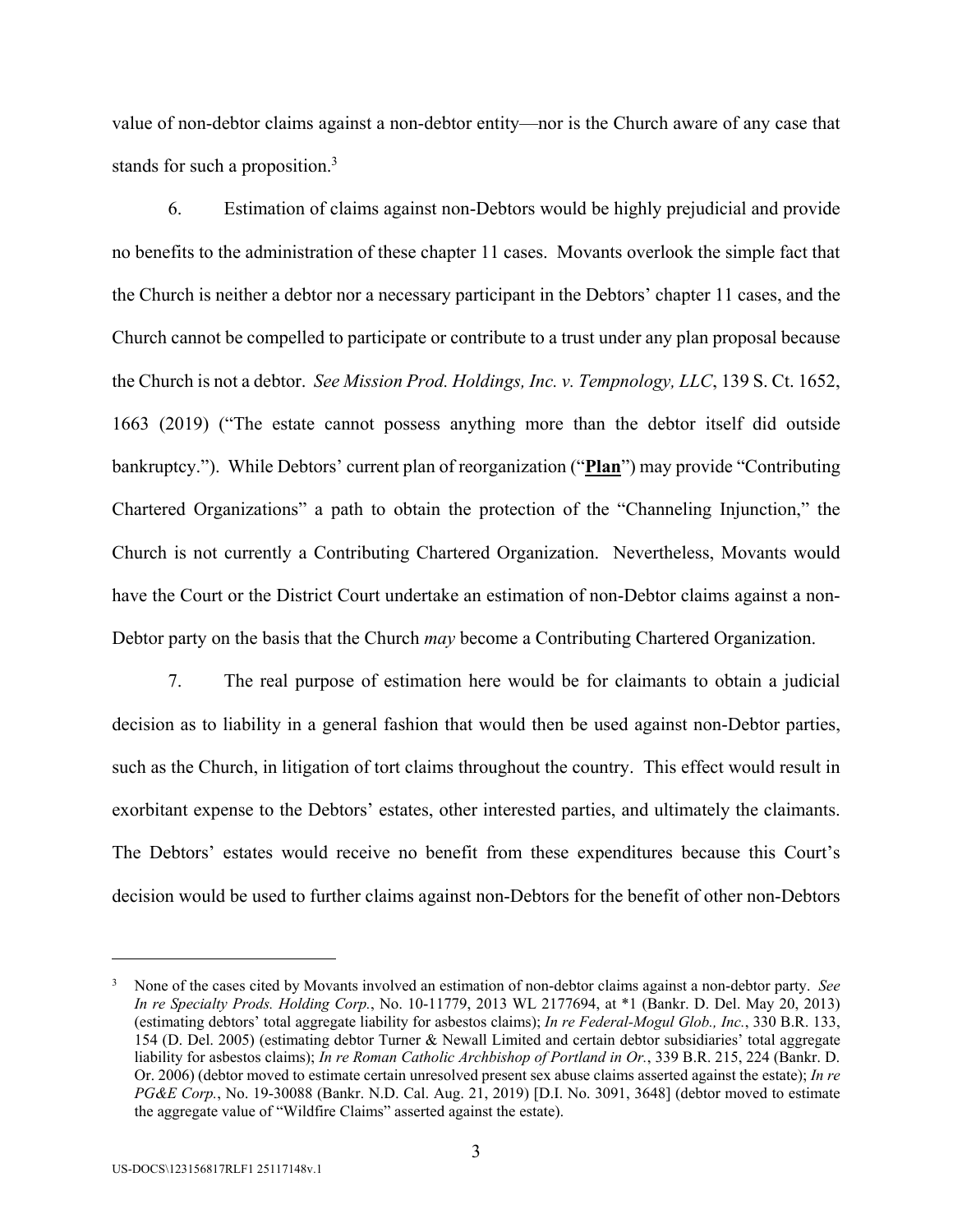and not these estates. This dynamic is presumably why Movants suggest that the Estimation Motion could foster a settlement, because the Church and other non-Debtor parties would face risk of a highly prejudicial ruling that the economic stakeholders behind the Movants would seek to use in countless tort actions. Unsurprisingly, Movants do not explain why any delay, let alone "undue" delay, would be caused to these cases from the liquidation of claims against a non-Debtor party. The Estimation Motion proposes an entirely wasteful and unprecedented expansion of Section  $502(c)$ —simply put, it is a grotesque attempt to stretch Section  $502(c)$  far beyond its purpose and use this Court and the estates' funds to acquire leverage against a non-Debtor party, in a highly prejudicial manner that is neither supported by the case law nor in any way beneficial to the Debtors' estates.

### **II. The Proposed Discovery Process is Unworkable as It Would Relate to Non-Debtors**

8. Estimation of claims against non-Debtors will require fact and expert discovery, pre-trial motion practice and briefing, a trial, post-confirmation briefing, and entail appeal risk. Estimation proceedings often require years of discovery leading up to multi-week trials. *See Garlock Sealing Techs. LLC*, No. 10-31607 (Bankr. W.D.N.C. July 29, 2016) [D.I. 5444] (issuing a decision five months after a seventeen-day estimation trial that followed two years of discovery and related litigation); *In re Dow Corning Corp.*, 211 B.R. 545, 563 (Bankr. E.D. Mich. 1997) ("[R]egardless of the estimation method selected, for the process to have any semblance of fairness it will necessarily involve hearings that would be quite lengthy and protracted.").

9. These chapter 11 cases, and an estimation proceeding of non-Debtor claims related thereto, is no different. In fact, if allowed by this Court, these estimation proceedings will likely require more resources and time commitment from this Court due to the complex nature of the case, specific procedural hurdles, and the multitude of interested parties. *First,* an estimation proceeding related to a complex mass-tort case will necessarily involve analyses of various state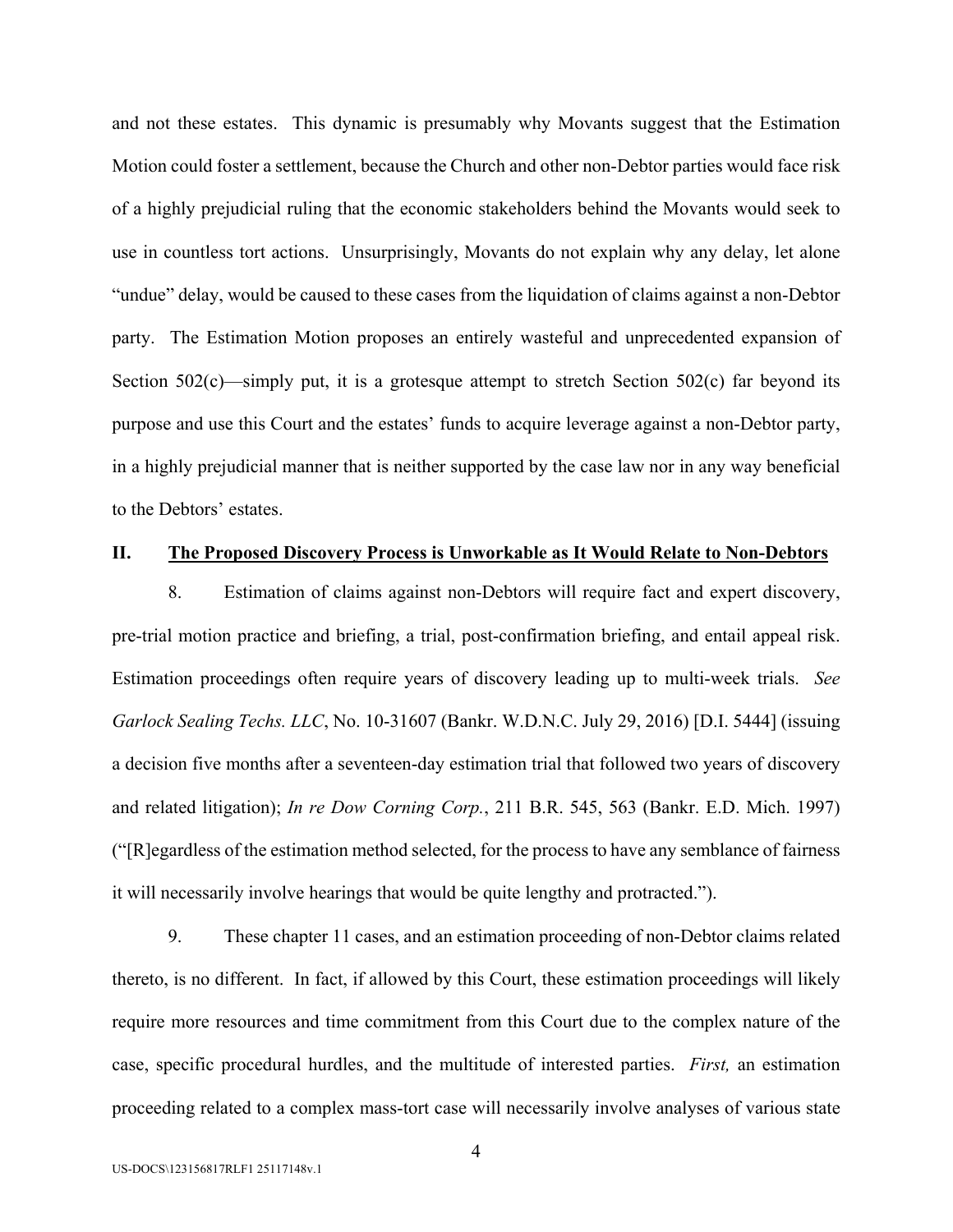law claims. *See Owens Corning v. Credit Suisse First Bos.*, 322 B.R. 719, 721 (D. Del. 2005) (noting that tort claims must be valued under state law). *Second*, Movants have argued that the Estimation Motion must be heard by the federal District Court due to the jurisdictional limitations that Section 157(b) may impose on this Court.As this Court has noted, the District Court has to "prioritize . . . the backlog of [the] criminal docket," which creates additional practical challenges for the proposed estimation process. Tr. Telephonic Omnibus Hr'g Before Hon. Laurie Selber Silverstein, Mar. 17, 2021. *Third*, there are a significant number of interested non-Debtor parties in these chapter 11 cases. This Court "cannot countenance a valuation procedure that would place artificial time constraints on the parties' ability to properly present their cases." *Dow Corning Corp.*, 211 B.R. at 563. This is especially true—and unfair—as it relates to non-Debtors. Given the amount of interested parties whose rights would necessarily be affected by these estimation proceedings, such a trial would require exorbitant resources and time from a range of interested parties, including the Debtors, the Coalition of Abused Scouts for Justice, the Future Claimants' Representative, the Official Committee of Tort Claimants, the Official Committee of Unsecured Creditors, the local councils, multiple chartered organizations, multiple insurers, and other parties.

10. The Debtors have made clear, and this Court has recognized, that it must confirm a Plan by summer of 2021 or face a value-destructive liquidation process. Even under the Movant's aggressive 111-day proposed discovery and briefing schedule, the estimation trial would not be held until September 2021 at the earliest, which does not account for any post-trial briefing and time for the court to issue an opinion. This timeline would coincide with the expiration of the Debtors' maximum exclusivity period to file a plan in October 2021 and result in a potential competing plan process that will embroil the parties in litigation. *See, e.g.*, *In re Grand Traverse Dev. Co. Ltd. P'ship*, 147 B.R. 418, 421 (Bankr. W.D. Mich. 1992) ("the filing of a competing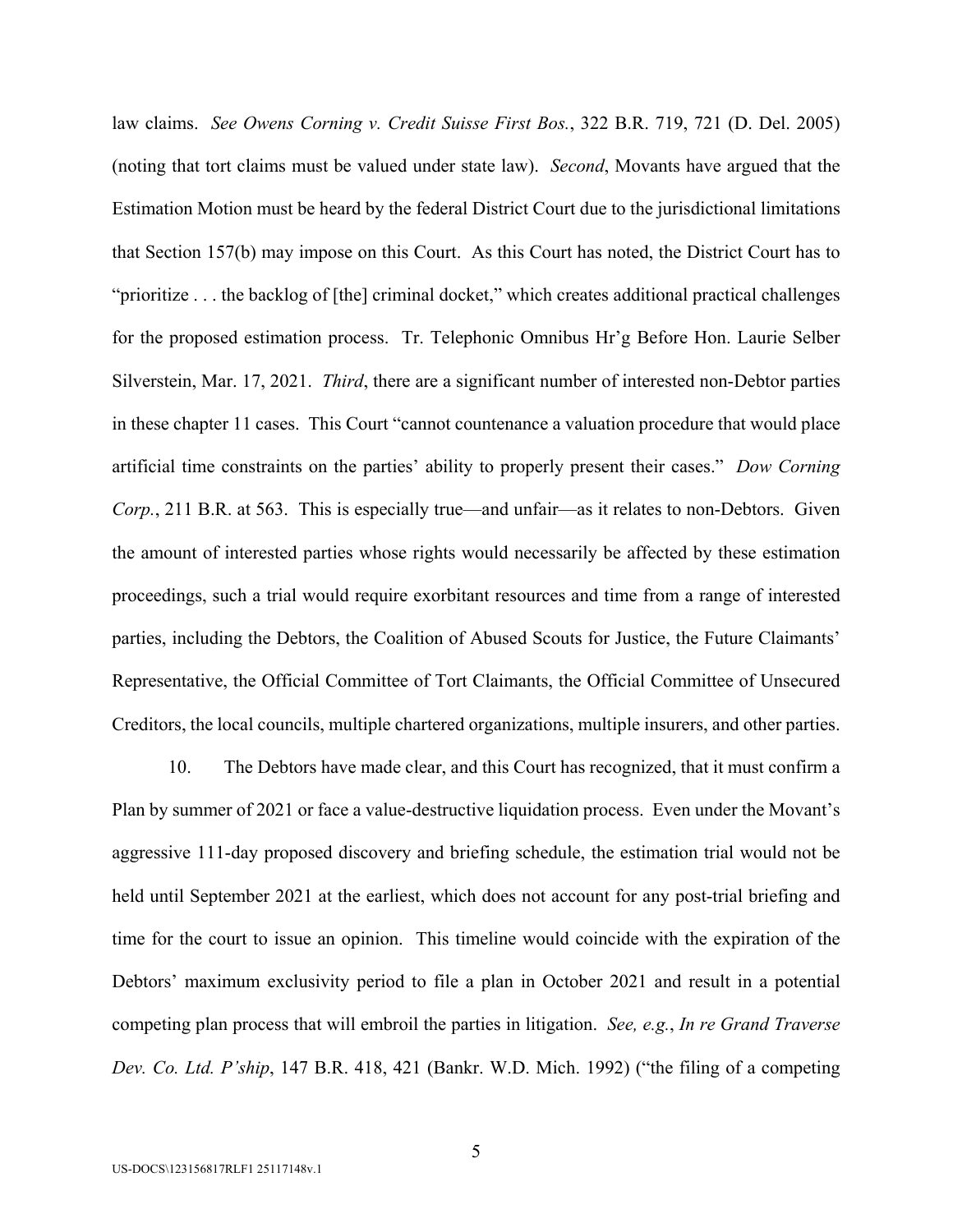plan at this point in time would seriously erode the Debtors' chance of reaching confirmation"); *In re Patriot Place, Ltd.*, 486 B.R. 773, 810-11 (Bankr. W.D. Tex. 2013) (competing plan would establish litigation trust that would advance "needless and wasteful litigation").

11. Even if an estimation proceeding did move forward, the information likely to be requested in connection with an estimation proceeding, such as analyses of past settlements and projections of future settlements, will necessarily require the disclosure of information discussed in connection with settlement negotiations and mediation. Under the Federal Rules of Evidence, such evidence is inadmissible for the purpose of proving the amount of disputed claims—which is the basic purpose of the estimation process. Fed. R. Evid. 408(a) ("**FRE 408**") (rendering inadmissible evidence of a settlement offer or communications made during settlement negotiations for the purposes of "prov[ing] or disprove[ing] the validity or amount of a disputed claim or to impeach by a prior inconsistent statement or a contradiction.").4

12. It is well settled that FRE 408 "prohibits the use of *all* statements made during settlement negotiations" to prove the validity or amount of a disputed claim, not just offers to settle. *Park v. Ahn*, 778 F. App'x 129, 132-33 (3d Cir. 2019). "Litigation need not be threatened to trigger application of Rule 408," and negotiations related to any dispute are inadmissible. *See Bishop v. JP Morgan Chase & Co.*, No. 13-001-RGA, 2014 WL 1382393, at \*3 (D. Del. Apr. 7, 2014); *see also ECEM Eur. Chem. Mktg. B.V. v. Purolite Co*., 451 F. App'x 73, 77 (3d Cir. 2011) (explaining that a dispute does not have to rise to the level of formal litigation, but can be "a mere difference of opinion"). When there is doubt, "the district court should err on the side of excluding compromise negotiations." *ECEM Eur. Chem. Mktg. B.V.*, 451 F. App'x at 77. Evidence of

 $\overline{a}$ 

<sup>4</sup> Pursuant to Federal Rule of Bankruptcy Procedure 9017, the Federal Rules of Evidence apply to bankruptcy proceedings. *Finova Grp., Inc. v. BNP Paribas (In re Finova Grp., Inc.)*, 304 B.R. 630, 636 (D. Del. 2004) (applying the Federal Rules of Evidence to a bankruptcy proceeding).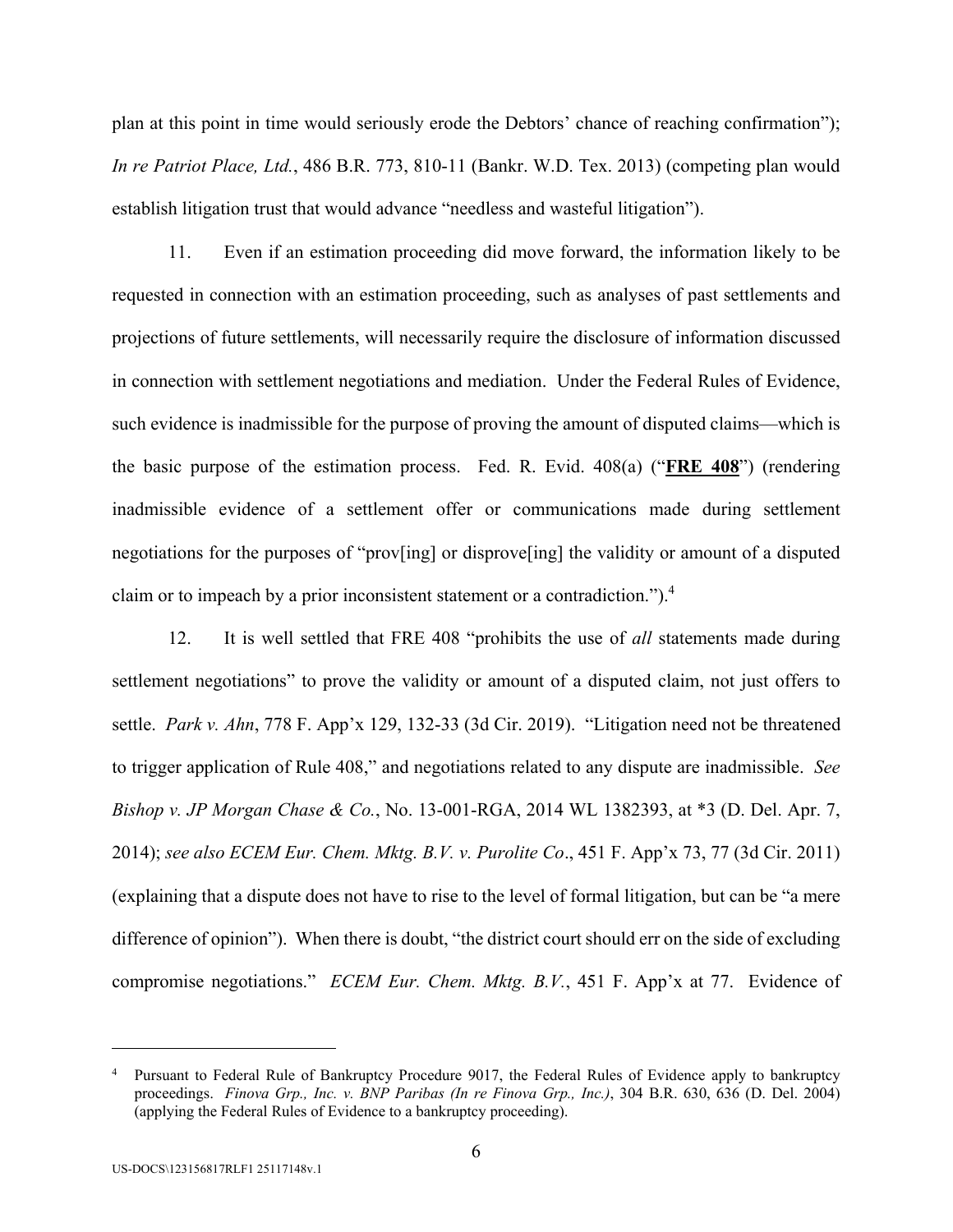conduct or statements from mediation or past settlement negotiations are inadmissible "when it is offered to prove the validity, invalidity or amount of a disputed claim." *Inline Connection Corp. v. AOL Time Warner, Inc*., 470 F. Supp. 2d 435, 444 (D. Del. 2007) (holding that evidence offered by the defendant to show that defendant was willing to accept a one-time lump payment offer and to provide a "reality check on the damages numbers" was inadmissible).

13. Any evidence of statements or conduct made during the mediation is inadmissible for the purpose of proving or disproving the validity or amount of the claims in the bankruptcy proceedings. Further, any statements made to individual claimants in connection with prior settlements or negotiations will also be inadmissible. The mediation is at the forefront of the parties' mind and has subsumed these cases to date. There is no doubt that the target of many of the discovery requests directed towards non-Debtors will touch on settlement negotiations and statements made during mediation. For example, in connection with ongoing mediation, the Church and various other interested parties have conducted analyses of claims valuations, provided documentation related to past settlements, and responded to various inquiries from mediators. However, this evidence, although potentially discoverable—and thus requiring the time and attention of the interested non-Debtor parties—is inadmissible. The result would be gross prejudice to the non-Debtor parties that disclosed settlement materials, without the benefit of producing admissible evidence.

14. Moreover, this Court will be flooded with motions *in limine* challenging the introduction of settlement evidence based on FRE 408 in connection with an estimation proceeding that involves non-Debtors. In order to exclude evidence based on FRE 408, a party typically files a motion *in limine*. *See, e.g.*, *Inline Connection Corp.*, 470 F. Supp. 2d 435. These motions, of course, expend significant judicial resources, especially in a mass tort case with so many interested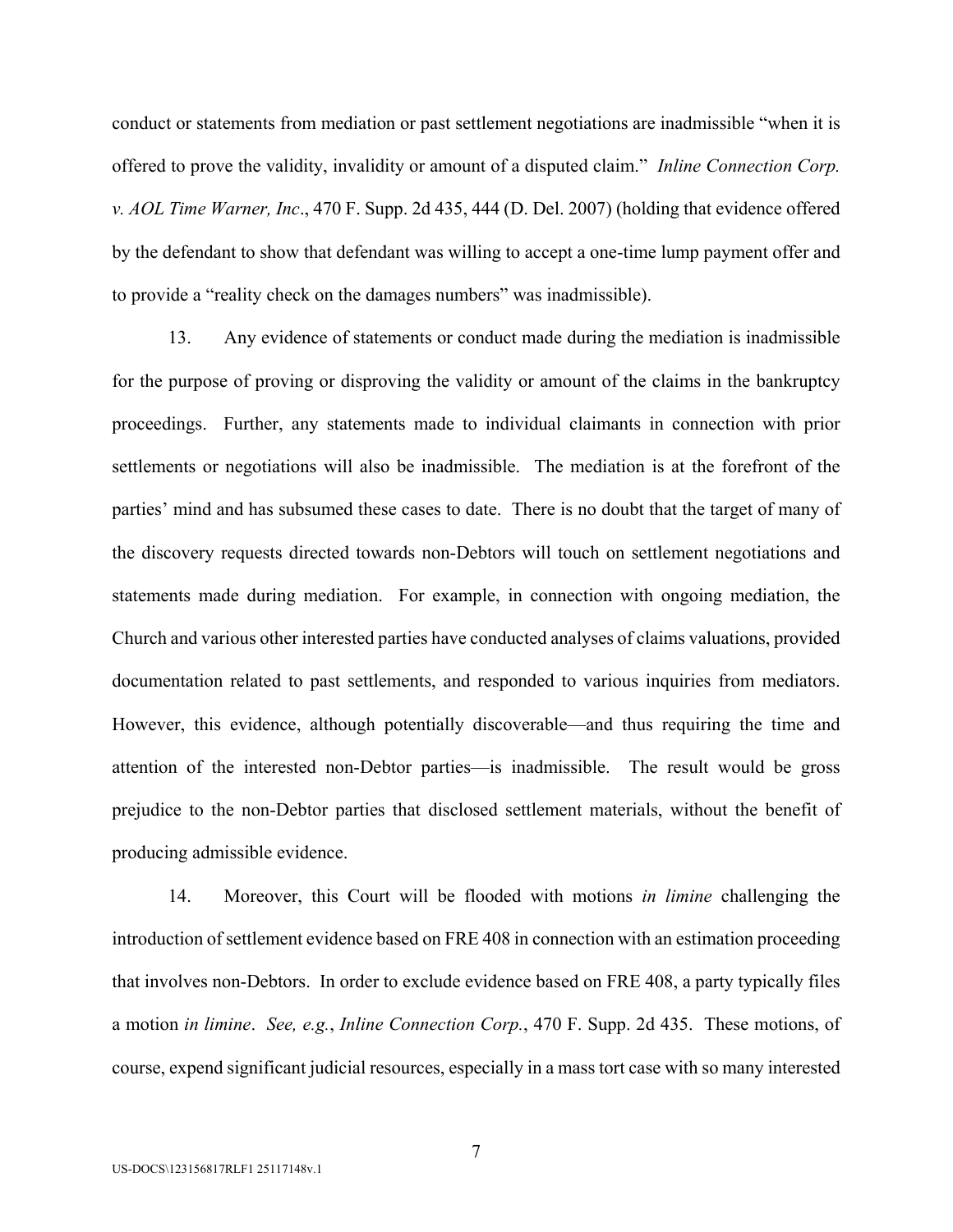parties. Thus, the estimation proceedings will waste resources on two fronts: (1) expending unnecessary resources of the Court in hearing and deciding countless motions *in limine*; and (2) expending unnecessary resources of interested non-Debtor parties on discovery of inadmissible material.

### **CONCLUSION**

WHEREFORE, the Church (i) requests that the Court deny the Estimation Motion with respect to non-Debtors and (ii) reserves all rights, claims, defenses, and remedies, including, without limitation, to supplement and amend this Objection, to raise further and other objections, to introduce evidence prior to or at any hearing regarding the Estimation Motion, to seek to introduce documents or other relevant information in support of the positions set forth in this Objection, and to raise any and all objections to the Estimation Motion.